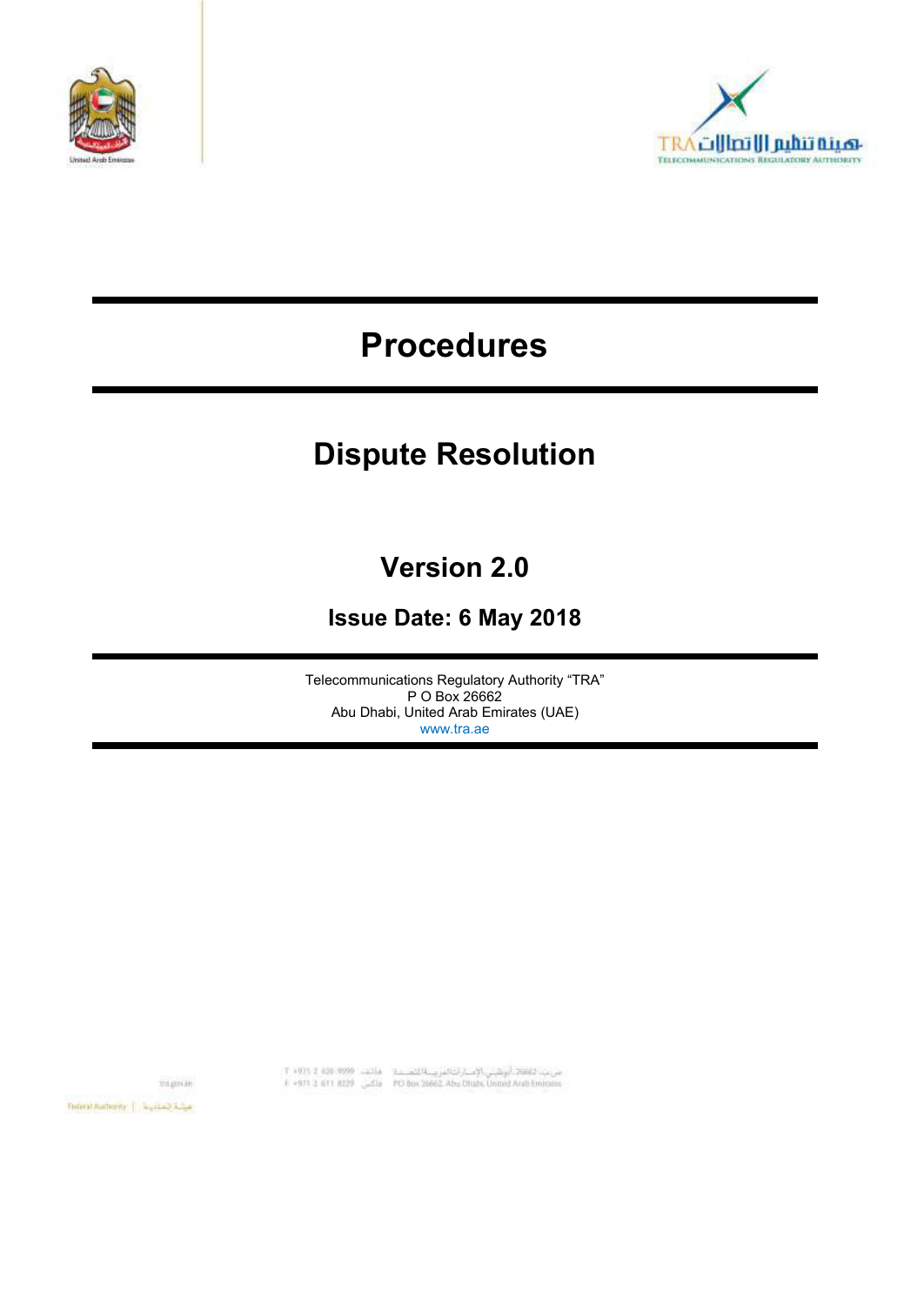## **Version Control:**

| <b>Version</b> | <b>Issue Date</b> | <b>Reason for Revision</b>                                                                                                                                                                                                                             |
|----------------|-------------------|--------------------------------------------------------------------------------------------------------------------------------------------------------------------------------------------------------------------------------------------------------|
| 1 በ            | 31 December 2005  | First issued version                                                                                                                                                                                                                                   |
| 20             | 6 May 2018        | Extensive revision to ensure inclusion of both<br>interconnection and Access services and to<br>exclude disputes dealt with under agreed Fast<br><b>Track Resolution Procedures</b><br>Approved by The TRA Board 22 March 2018<br>via Resolution No 12 |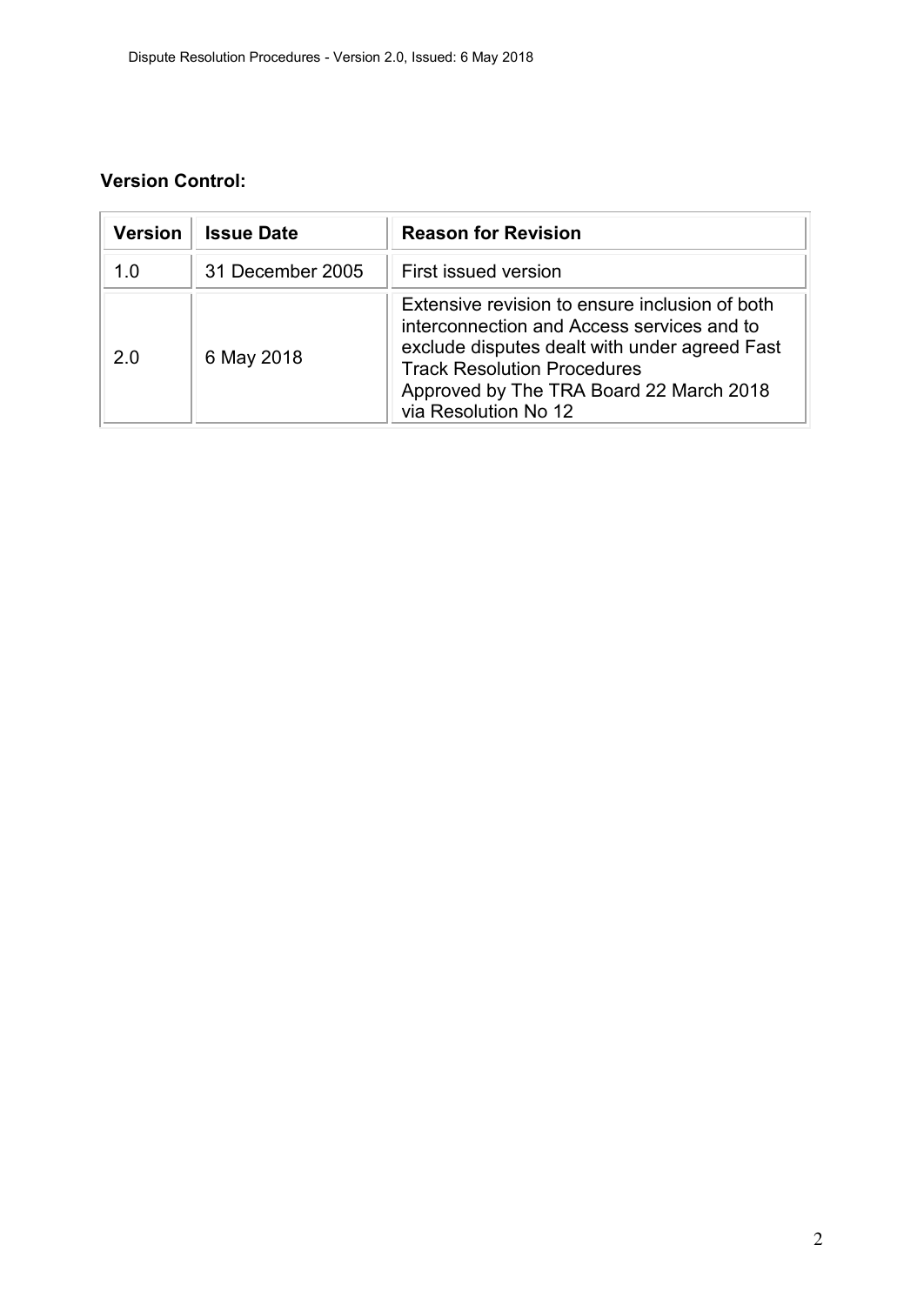## **Table of Contents**

| $\mathbf 1$ . |                                                                       |  |
|---------------|-----------------------------------------------------------------------|--|
| 2.            |                                                                       |  |
| 3.            |                                                                       |  |
| 4.            |                                                                       |  |
| 5.            |                                                                       |  |
| 6.            |                                                                       |  |
| 7.            |                                                                       |  |
| 8.            | Behaviour of the Parties during the Dispute Resolution Procedures  15 |  |
| 9.            |                                                                       |  |
| 10.           |                                                                       |  |
|               |                                                                       |  |
|               |                                                                       |  |
|               |                                                                       |  |
|               |                                                                       |  |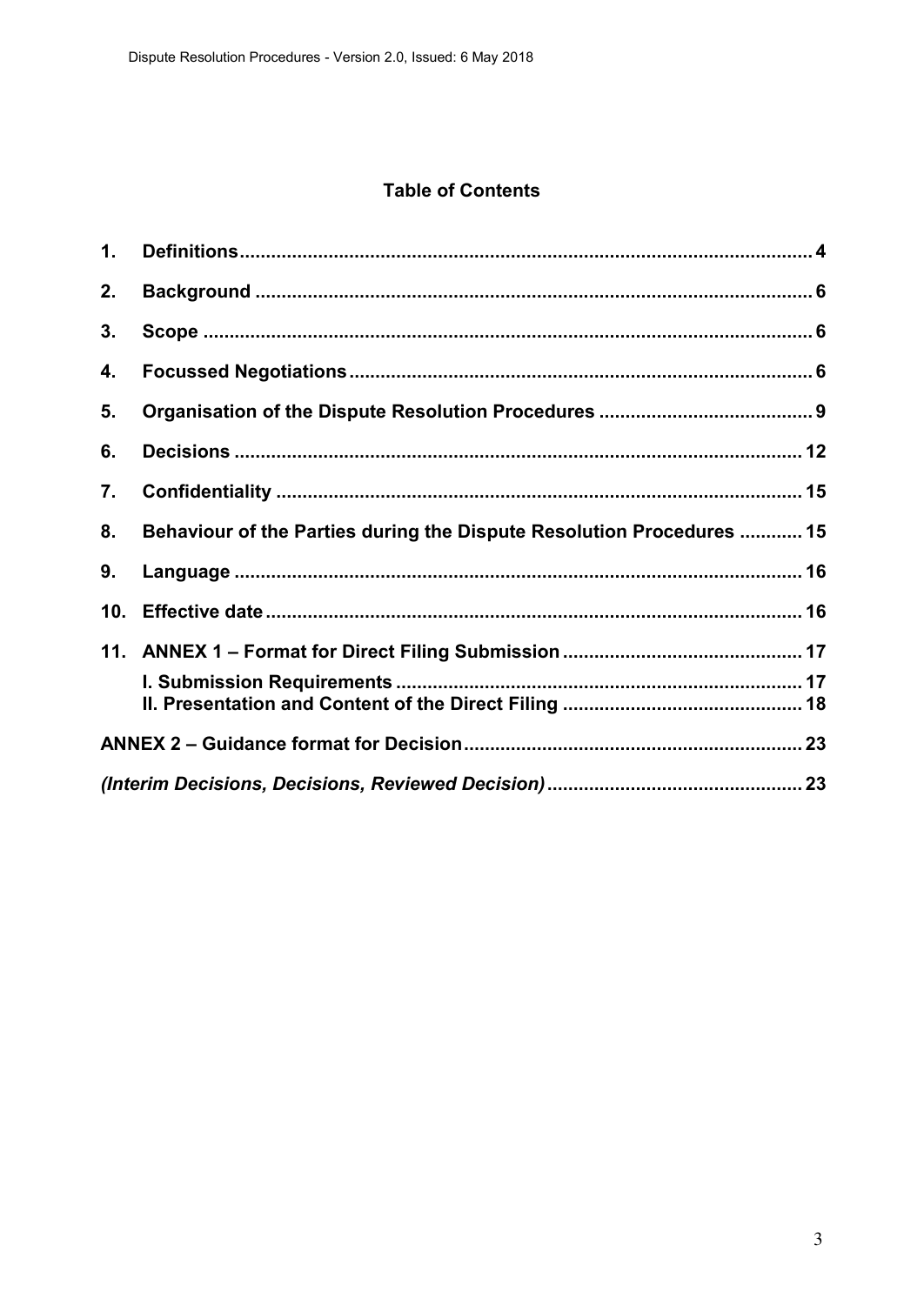#### <span id="page-3-0"></span>**1. Definitions**

The terms, words, and phrases used in these Procedures shall have the same meaning as are ascribed to them in the Telecommunications Law and the Regulatory Framework, unless these Procedures expressly provides for otherwise, or the context in which those terms, words and phrases are used in these Procedures requires otherwise. For the purposes of these Procedures, the following terms and words shall have the meanings ascribed to them below:

**Case** means the combination of the Direct Filing, subsequent Filings, information requests, arguments and any other elements of a dispute resolution proceeding filed before the TRA;

**Day** means a calendar day. If the final calendar day of any procedural period falls on a day, which is a public holiday, then the period in question is deemed extended to the next working day. Likewise, if a one or more public holidays or official mourning days are included in any procedural period; the period in question is deemed extended by the same amount of calendar days. In such cases, the TRA shall calculate the extension of the procedural period;

**Decision** means a decision of the TRA made and issued in accordance with these Procedures;

**Direct Filing** means the detailed statement of the Referring Party's description of the Dispute;

**Dispute** means a material disagreement between Licensees in a matter that falls within the scope of these Procedures and is more fully described in Article [3](#page-5-1) herein;

**Dispute Resolution Procedure(s),** also hereafter referred to as "the Procedures" or "these Procedures", means one or more of the individual processes, which are provided for in these Procedures;

**Filing** means a formal documentary submission made by a Licensee and delivered to the TRA pursuant to these Procedures;

**Focussed Negotiations** means the first stage of dispute resolution whereby the Parties act in Good Faith and discuss one or more specific issues with a view to reaching agreement before escalating the matter to the TRA. Focussed Negotiations are more fully described in Article [4](#page-5-2) herein;

**Good Faith** means a state of mind whereby the Parties meet and confer with minds open to persuasion and with a view toward reaching agreement;

**Interim Decision** means a decision made at an earlier stage in the proceedings in accordance with these Procedures and pending the release of a further Decision;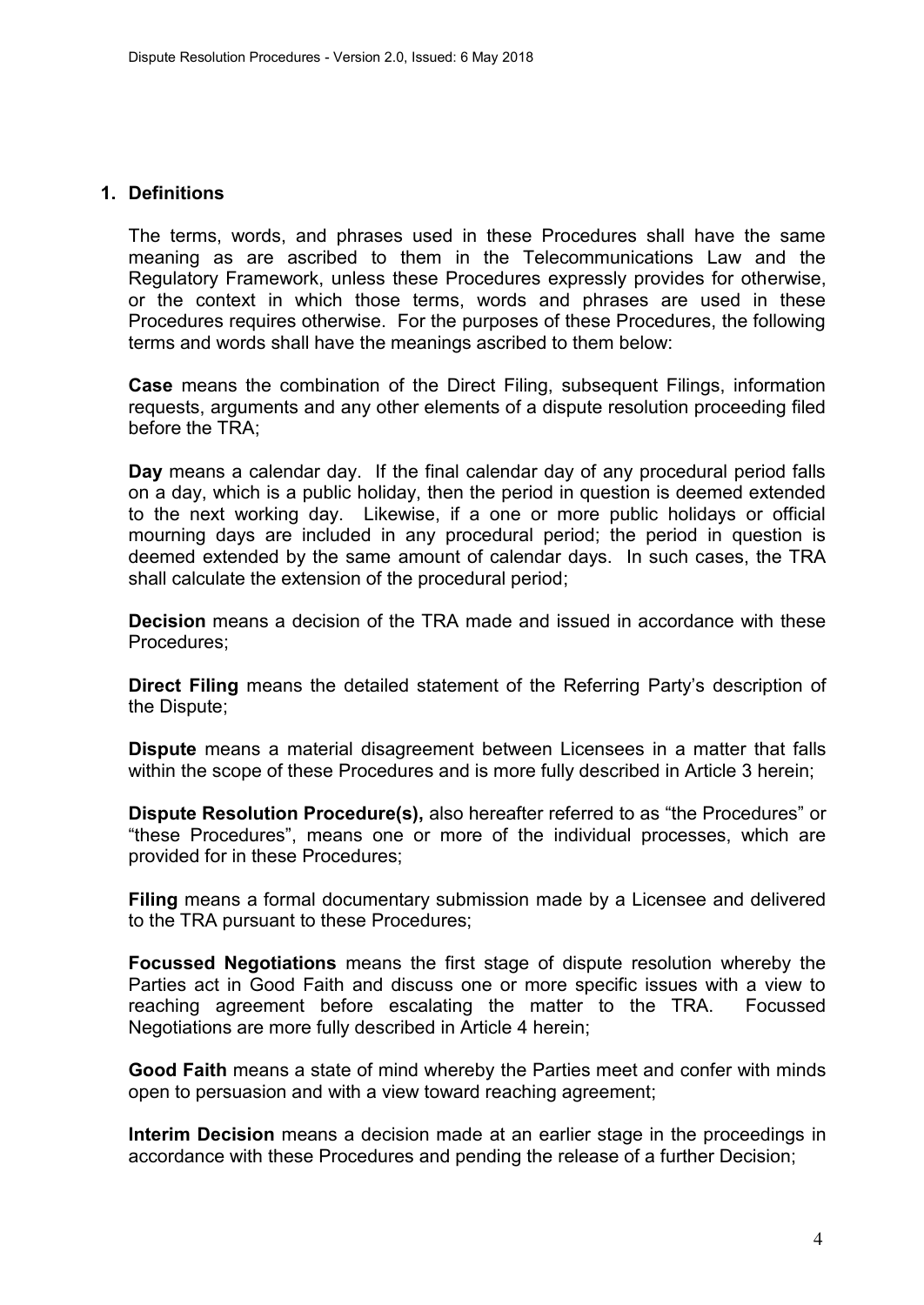**Party** means a Licensee involved in these Procedures, and **Parties** means all of the Licensees involved in these Procedures at any given point in time;

**Petition for Reconsideration** means a petition submitted by a Party and requesting that the TRA reverse, modify or otherwise reconsider a previous Decision;

**Rebuttal** means a written response by the Respondent in which it responds to the Direct Filing;

**Redacted** qualifies the version of a document which has been edited to remove sensitive or confidential information, for example by "blacking out" that information in the document, which is not appropriate for public disclosure;

**Referring Party** means the Party who initiates a Case by submitting a Directing Filing to the TRA;

**Regulatory Framework** means all Licences, directives, instructions, policies, procedures, and other regulatory instruments as issued by a competent authority in accordance with the Telecommunications Law;

**Request** means a request by the Referring Party for measure(s) from the TRA in Dispute Resolution Procedures;

**Respondent** means the Party against which a Direct Filing is submitted in accordance with these Procedures;

**Retrospective Decision** means a Decision that is applied retrospectively from a specific date prior to the issue of the Decision;

**Reviewed Decision** means a decision made and issued by the TRA following its acceptance of, and processing of, a Petition for Reconsideration;

**Surebuttal** means, depending on the context, either a pleading by the Referring Party in reply to the Respondent's Rebuttal or a pleading by the Respondent in reply to a Referring Party's Surebuttal;

**Telecommunications Law** means the Federal Law by Decree No. 3 of 2003;

**TRA** means Telecommunications Regulatory Authority of the United Arab Emirates, as amended; and

**Withdrawal** means a request by the Referring Party that its Direct Filing be withdrawn, thereby ending the Case.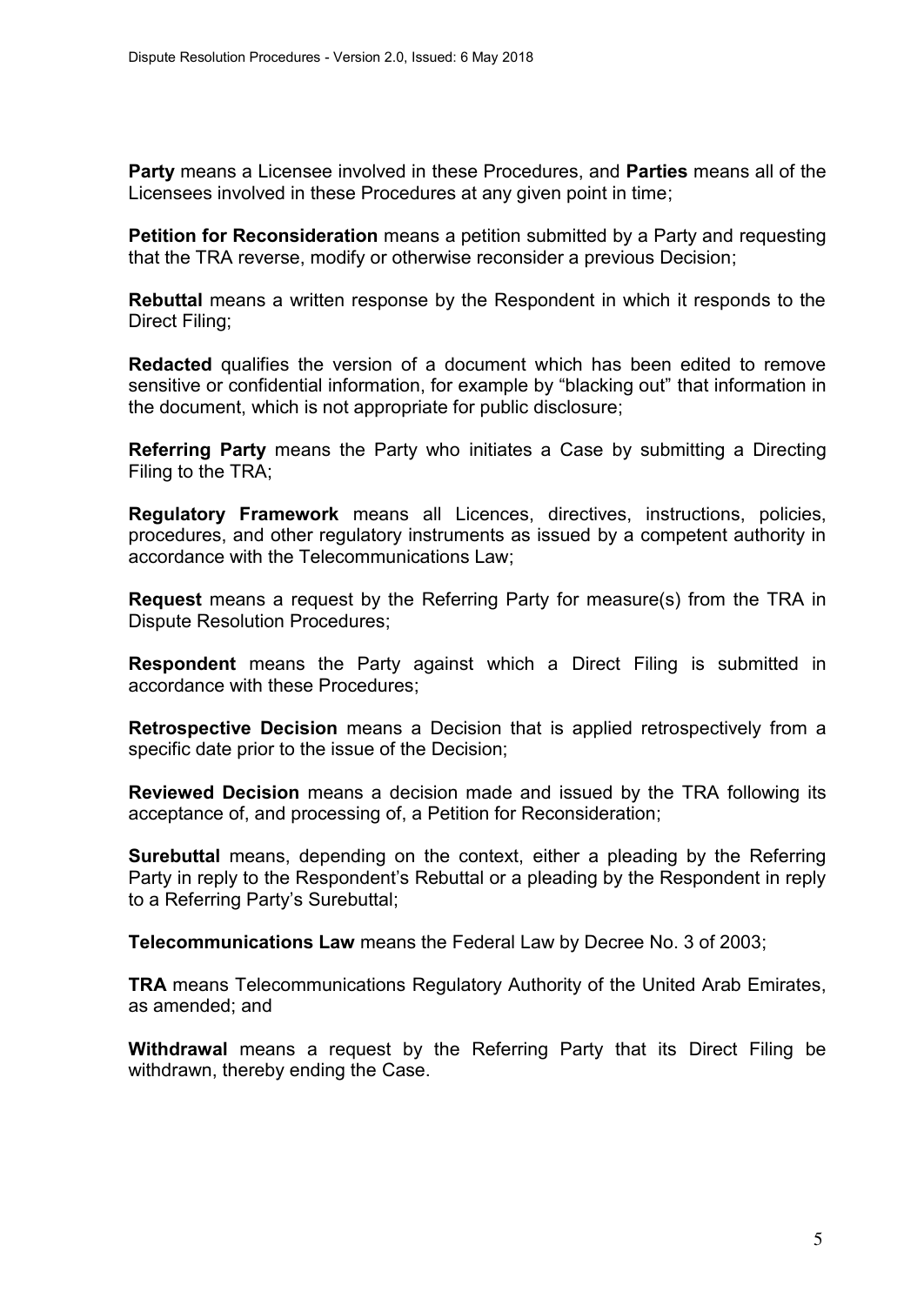## <span id="page-5-0"></span>**2. Background**

2.1 These Procedures are issued by the TRA in accordance with Articles 14, 38, 39 and 40 of the Telecommunications Law to provide Licensees with a set of transparent, non-discriminatory, proportional and fair procedures for dispute resolution.

#### <span id="page-5-1"></span>**3. Scope**

- 3.1. Subject to Article [3.2,](#page-5-3) these Procedures apply to disputes between Licensees that arise in relation to:
	- i. formal negotiations between Licences where the object of such negotiations is the formation of an interconnection and/or access agreement including agreements related to site, infrastructure and/or facility sharing.; and
	- ii. the operation of any interconnection and/or access agreement, including agreements related to site, infrastructure and/or facility sharing.
- <span id="page-5-3"></span>3.2. These Procedures shall not apply in respect to:
	- i. trivial disagreements between Licensees;
	- ii. disputes that are dealt with in accordance with other TRA procedures such as "Fast-Track Dispute Resolution" in relation to "post launch BAIS disputes" and "Passive Infrastructure Sharing";
	- iii. disputes that are dealt with through the TRA's Consumer Protection Regulations and concern Consumer Disputes;
	- iv. disputes that are dealt with through the TRA's Consumer Protection Regulations and concern Advertising;
	- v. complaints submitted by one Licensee regarding allegations of breach of the Regulatory Framework by another Licensee; and
	- vi. commercial disagreements between Licensees.

#### <span id="page-5-2"></span>**4. Focussed Negotiations**

- 4.1. Request for Focussed Negotiations
	- 4.1.1. A Licensee wishing to enter Focussed Negotiations shall formally request the other Licensee to enter into Focussed Negotiations and simultaneously notify the TRA of its request.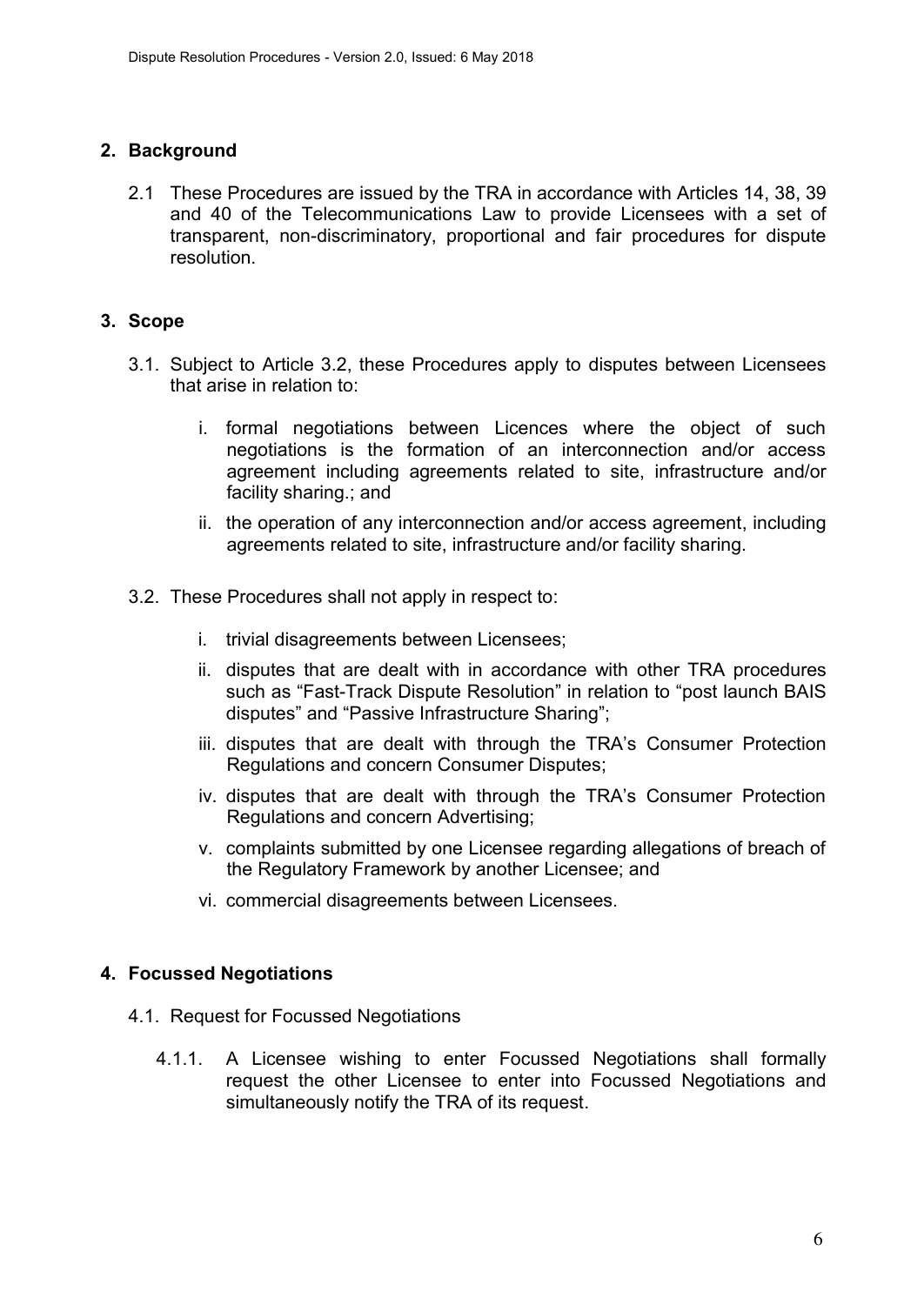- <span id="page-6-0"></span>4.1.2. Such notice of request shall be made in writing and propose a starting date for Focussed Negotiations to be at least five (5) Days after the date on which the notice is received by the other Licensee and shall provide a detailed outline of the issue(s) to be considered during such negotiations.
- <span id="page-6-1"></span>4.2. Negotiation Period
	- 4.2.1. The required period for Focussed Negotiations is sixty (60) Days from the starting date specified in the notice provided in [4.1.2](#page-6-0) or such other period as agreed between the Parties, or such other period as may, in exceptional and justified circumstances, be specified by the TRA.
	- 4.2.2. Absent written notice as specified in [4.1.2,](#page-6-0) the Referring Party must, when submitting a Direct Filing, provide strong evidence that Focussed Negotiations have been ongoing for the required sixty (60) Days and that the matter has been sufficiently escalated within the respective organisations of the concerned Licensees, or a written statement must be provided from the other Party that the period for Focussed Negotiations is complete.
	- 4.2.3. The requirement to complete the period of Focussed Negotiations may be overridden in whole or in part by the TRA if: either Party notifies the TRA that they have reached an impasse that will not be overcome through further negotiations; or in circumstances where one Party can provide compelling evidence to the TRA that the other Party is obstructing or stalling the negotiations.
	- 4.2.4. The requirement to complete the period of Focussed Negotiations may be overridden in whole by the TRA if the dispute was initially filed in accordance with any Fast Track Dispute Resolution Procedures and consequently referred to these Procedures by the TRA.
- 4.3. Direct Filing
	- 4.3.1. Either Party may submit a Direct Filing to the TRA if the matter has not been resolved through Focussed Negotiations.
- 4.4. Direct Filing Structure and Form
	- 4.4.1. Subject to any contrary instruction from the TRA, the format and structure for a Direct Filing is set out in Annex 1.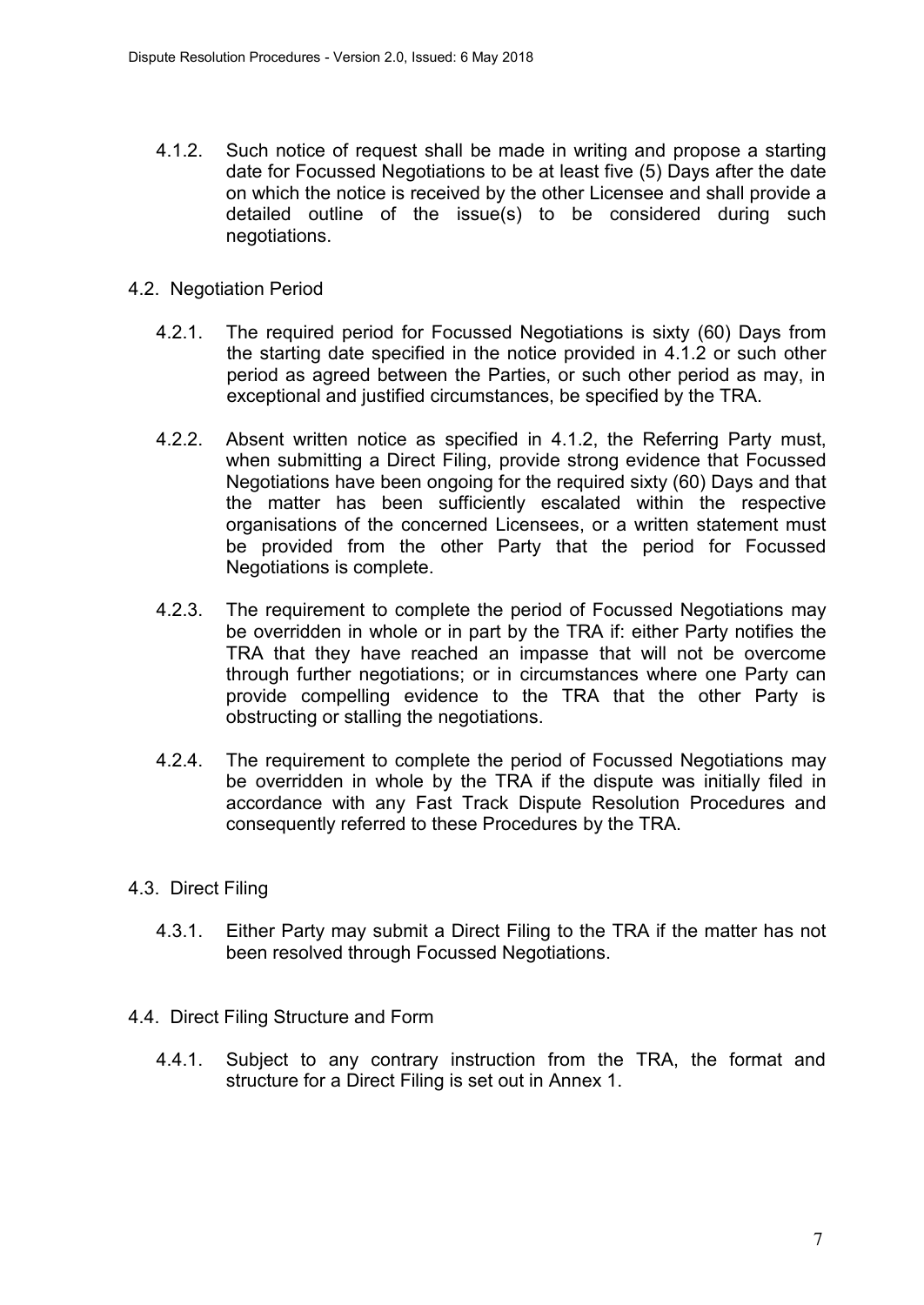- 4.4.2. The Direct Filing shall be submitted to the TRA both electronically and in two paper copies, including annexes or attachments, of the full text and the Redacted text. It shall include at a minimum the following elements:
	- (a) the specific Requests requested of the TRA, each to be supported by evidence contained within the Filing or its Annexes;
	- (b) documentary evidence of the history of the Focussed Negotiations, including dates of relevant meetings and relevant minutes and other related relevant correspondence demonstrating that the sixty (60) Day negotiating period was satisfied subject to the provisions of Article [4.2](#page-6-1) and that adequate escalation, effort and Good Faith went into the negotiations;
	- (c) a description of the matter(s) which were resolved during the Focussed Negotiations, and therefore not be decided by the TRA;
	- (d) a description of the matter(s) which were not resolved during the Focussed Negotiations, and which will therefore be subject to Decisions by the TRA. If appropriate, the Direct Filing shall include a copy of the relevant version of the relevant agreement(s) or any relevant Regulatory Framework documents or other instruments, clearly identifying the relevant clauses;
	- (e) the position and arguments of the Referring Party concerning the unresolved matter(s), including evidence to support its position;
	- (f) if an Interim Decision is requested by the Referring Party, such a request shall comply with the conditions set out under these Procedures; and
	- (g) a statement by an Officer of the Referring Party attesting that the Referring Party has used its best efforts to resolve the Dispute in Good Faith.
- <span id="page-7-0"></span>4.4.3. Any Party submitting a Filing<sup>1</sup> that contains confidential information shall be required to submit two versions of its Filing to the TRA as follows:
	- (a) a full copy of the Filing in Microsoft Word format with any confidential information clearly marked but not Redacted. The TRA will not share the Word document and will only use it for internal purposes, and
	- (b) a version to be exchanged, Redacted as appropriate, in Adobe PDF format. The TRA will exchange the PDF version in its entirety and

l.

<sup>1</sup> The provisions of this sub-article apply to all Filings and not just the Direct Filing. See also Article 7 of these Procedure[s4.4.4.3](#page-7-0)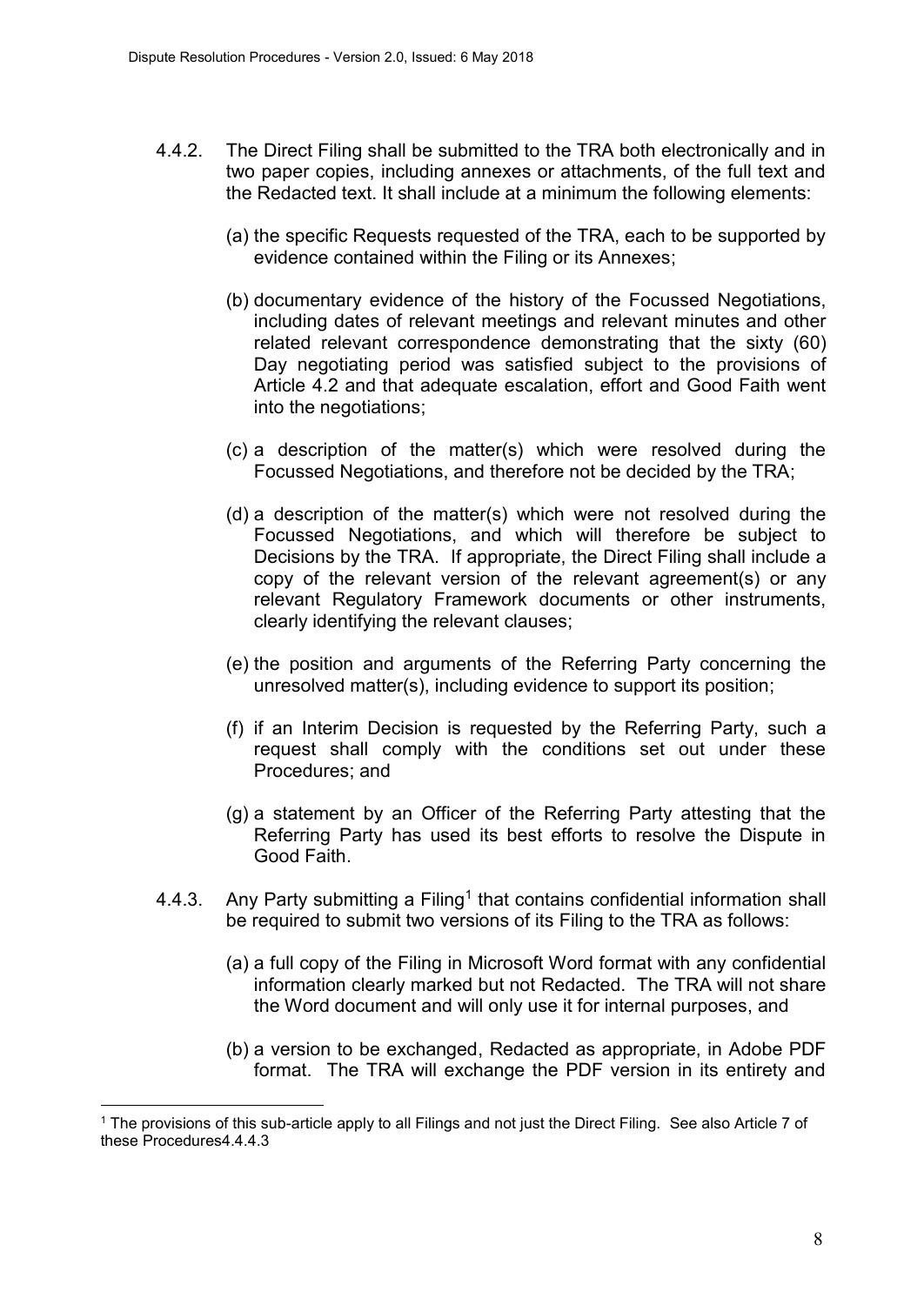shall not be responsible for the accuracy of any Redactions in the Adobe PDF document.

#### <span id="page-8-0"></span>**5. Organisation of the Dispute Resolution Procedures**

- 5.1. Acknowledgement of the Direct Filing
	- 5.2.1. The TRA will acknowledge receipt of a Direct Filing made to it within five (5) Days of receipt. This acknowledgement will indicate that the TRA has received the Direct Filing but should not be interpreted as an acceptance of the Case by the TRA.
- 5.2. Acceptance of the Case
	- 5.2.2. Within twenty (20) Days of receiving a Direct Filing, the TRA will endeavour to make a decision as to whether it will accept the Case either in whole or in part.
	- 5.2.3. When reviewing the Direct Filing and determining whether it shall accept the Direct Filing, the TRA will consider:
		- i. whether the Direct Filing establishes that the Parties are in Dispute, and whether the subject of the Dispute falls within the scope of these Procedures;
		- ii. whether the Direct Filing has a statutory ground for referral; and
		- iii. whether it is appropriate for the TRA to handle the Dispute having regard to the history of the matter, and the conduct of the Parties prior to submission of the Direct Filing.
	- 5.2.4. In the event the TRA identifies that the Direct Filing does not comply with the requirements (in terms of substance and/or form) as set out in these Procedures, the TRA will notify the Referring Party and allow the Referring Party to rectify the elements of the Direct Finding that did not comply with these Procedures. The Referring Party may: submit the amended Direct Filing within the timeframe that may be prescribed by the TRA; or notify the TRA that it Withdraws the Direct Filing.
	- 5.2.5 In the event the TRA does not accept the Direct Filing, the TRA will provide its reasons for rejecting the Direct Filing.
	- 5.2.6 Once the Direct Filing has been accepted by the TRA, in substance and form, the scope of the Dispute shall not be modified, unless approved or determined by the TRA.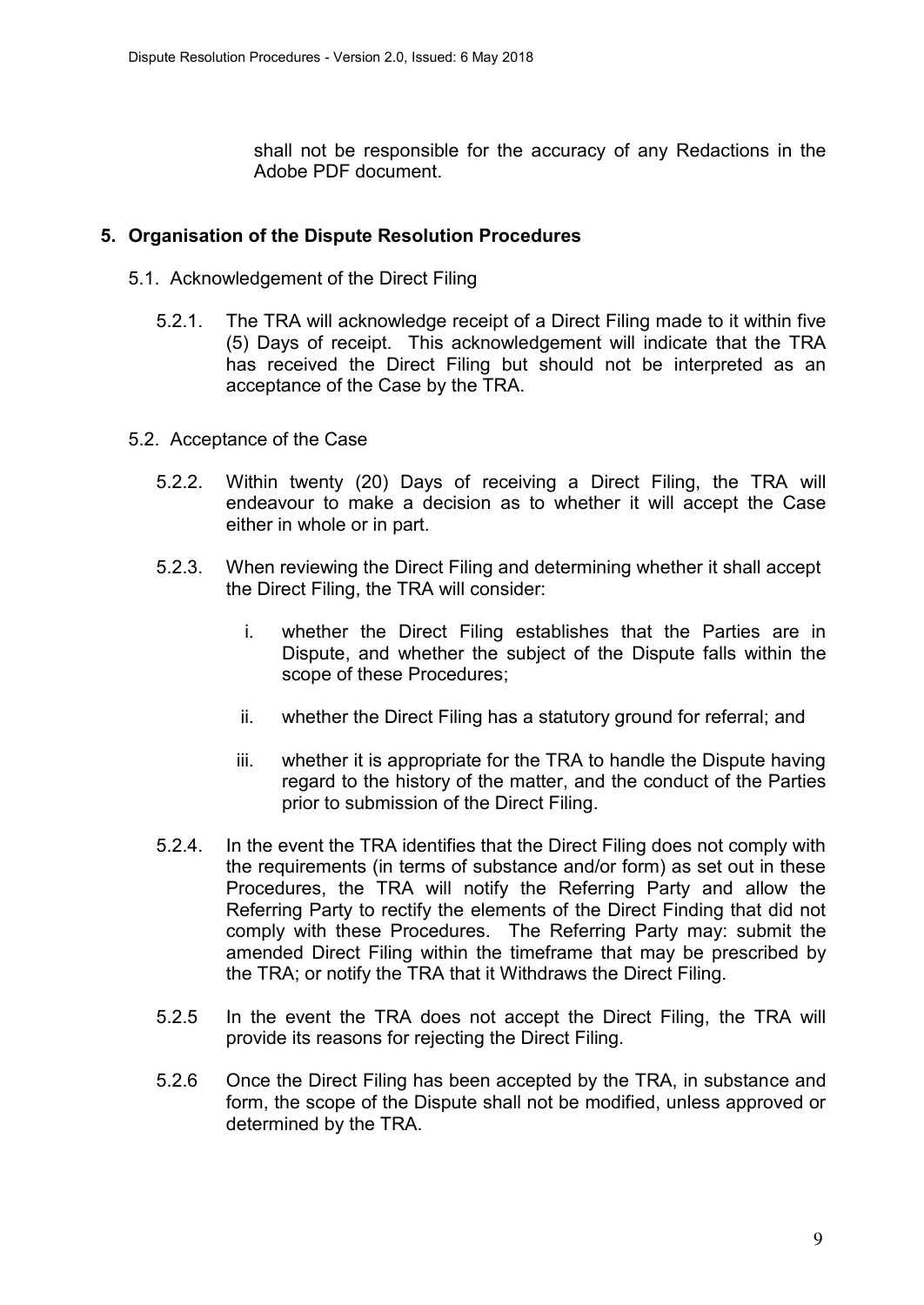- 5.3. Handling of the Case
	- 5.3.1. Unless otherwise determined by the TRA, written submissions shall be the primary means by which the TRA receives arguments from the **Parties**
	- 5.3.2. The TRA shall review the Direct Filing and in so doing, may request additional information from the Referring Party. Requests for information shall be assigned a reasonable due date by the TRA.
	- 5.3.3. The TRA shall forward a Redacted copy of the Direct Filing to the other Party (the Respondent). In doing so, the TRA may request a formal response from the Respondent, known as a Rebuttal Filing, including evidence to support the Respondent's position.
	- 5.3.4. The Rebuttal Filings shall be assigned a due date by the TRA.
	- 5.3.5. Unless otherwise instructed by the TRA, the Respondent shall structure and present its Rebuttal Filing in a format that is consistent with the format used in the Direct Filing.
	- 5.3.6. The TRA shall review the Rebuttal Filing and in so doing, may request additional information from the Respondent. Requests for information shall be assigned a reasonable due date by the TRA.
	- 5.3.7. Following a detailed analysis of the Direct Filing and the Rebuttal Filing, the TRA may take any or all of the following actions: request more information from the Parties; require Surebuttals; determine that any issue, in full or in part, shall be withdrawn from the scope of the Dispute; or appoint expert advisors to provide assistance to the TRA.
	- 5.3.8. As a general principle, the Respondent will have a right to provide the final round of Filings. However, this may be overridden in cases such as: the issue of an Interim Decision; or the failure of a Respondent to make a Filing by the relevant due date.
	- 5.3.9. As a general principle of transparency, and having regard to the provisions of sub-article [4.4.3,](#page-7-0) the TRA will generally exchange the full content of all Filings between the Parties.
	- 5.3.10. The TRA may, if considered appropriate, issue a draft Decision to the Parties of a Case for final review. The draft Decision will contain a reasonable due date for potential responses and comments.
	- 5.3.11. Requests from either Party for the TRA to extend any due date(s) assigned by the TRA must be submitted in writing and in advance of the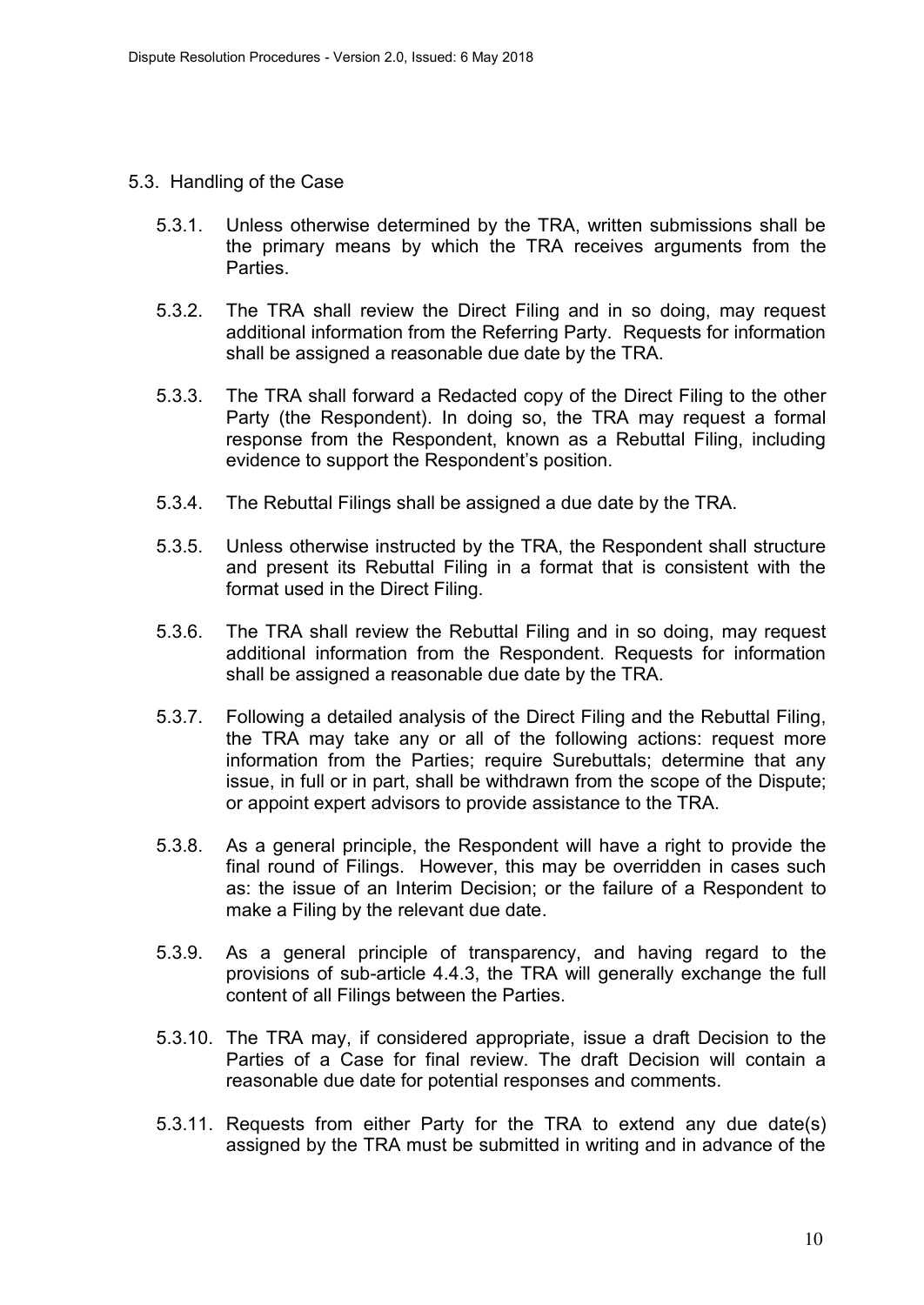relevant due date by the requesting Party. Decisions on whether to accept a request for an extension to a due date will be made at the sole discretion of the TRA. In order to facilitate timely processing of the Case, requests to extend due dates shall not normally be granted, except under exceptional circumstances. Any information, which is provided after the due date, and where an extension has not been granted by the TRA, may not be taken into consideration by the TRA.

- 5.3.12. The TRA shall reject a request for an extension if in the opinion of the TRA, the request lacks sufficient justification, is capricious, or has been submitted with the intention of delaying the processing of the Case. When considering any request for an extension, the TRA will be mindful of the interests of all Parties and not just the Party submitting the request for extension. The TRA shall notify the requesting Party of its decision on whether the requested extension has been approved or denied.
- 5.4. Settlement Process
	- 5.4.1. At the initiative of the TRA, or following a request from the Parties to the Dispute, the TRA may convene a settlement negotiation period between the Parties prior to a Decision being issued. The TRA may in such instance:
		- i. prescribe a fixed period of time that Parties to the Dispute are to be given to resolve matters in dispute;
		- ii. prescribe, in respect of each area of dispute, the specific issues that the Parties to the Dispute must attempt to resolve; and
		- iii. prescribe the procedural principles that are to guide the negotiations of those issues. Such principles may consist of a mediation approach or other relevant mechanisms.
	- 5.4.2. The matters, which are resolved as an outcome of the settlement process, shall be set out in a binding Decision by the TRA. In all cases, the agreed upon matters must be in compliance with the Regulatory Framework in effect at the time.
	- 5.4.3. If any disputed issues remain unresolved after a settlement process between the Parties, the TRA shall endeavour to deliver its Decision within 30 days of the Dispute reverting to the TRA.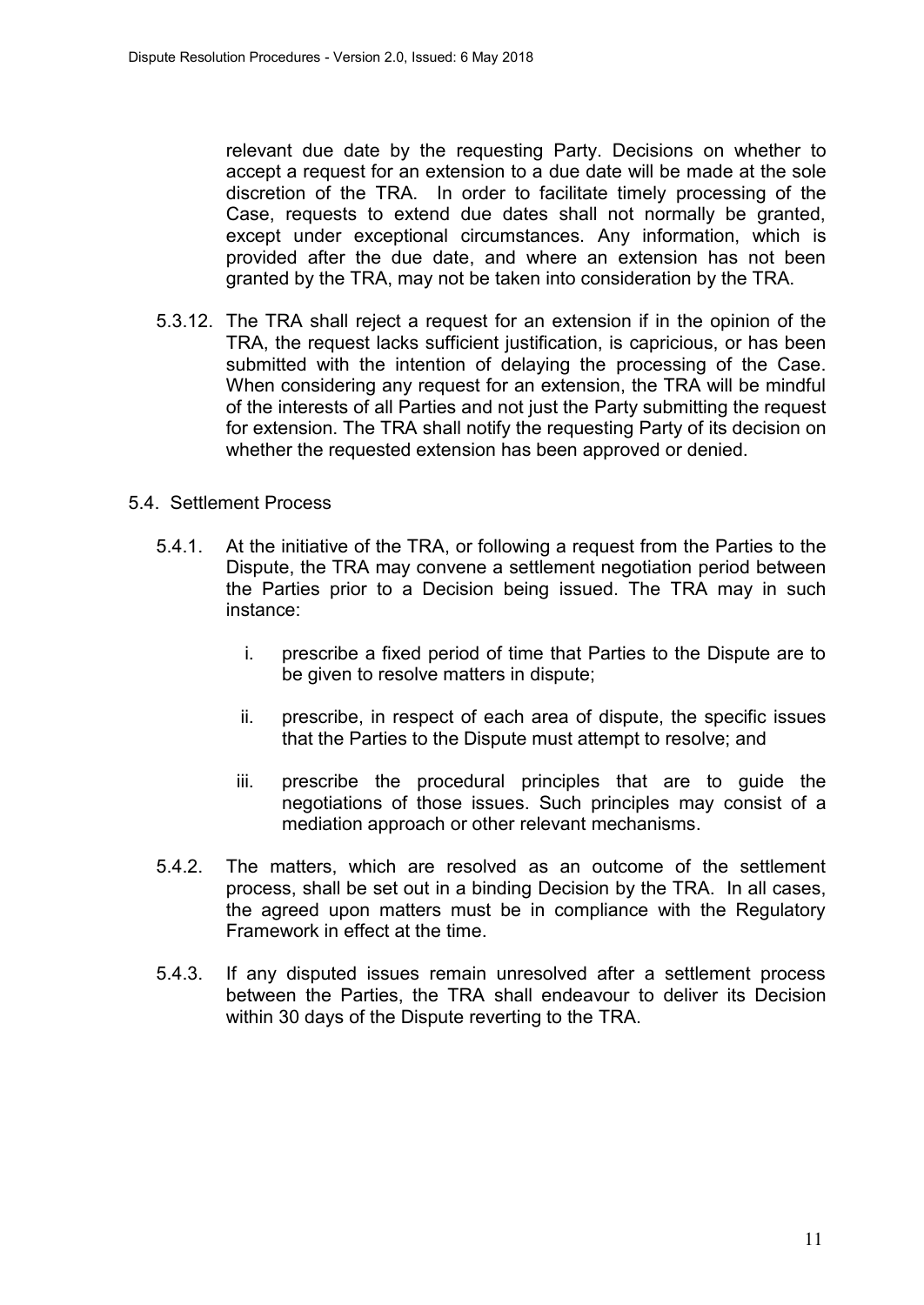#### <span id="page-11-0"></span>**6. Decisions**

- 6.1. Decision
	- 6.1.1. The TRA shall send the outcome of the resolution of the Dispute in the form of a Decision to the Parties to the Dispute. The TRA will endeavour to issue its decision within sixty (60) Days of receiving all relevant information.
	- 6.1.2. If it considers it to be appropriate, the TRA may also publish the Decision, having regard to business confidentiality.
- 6.2. Interim Decision
	- 6.2.1. The TRA may make an Interim Decision and in so doing, consider less information and require fewer inputs, and shorter response time(s) from the Party or Parties than it would do during a lengthier process, pending the outcome of further investigation.
	- 6.2.2. If an Interim Decision is requested by the Referring Party, it shall clearly identify and set out the specific grounds supporting the request for the Interim Decision pending the resolution of the full Dispute, including a statement and quantification of the potential harm that may result if injunctive relief is not provided.
	- 6.2.3. In order for a request for an Interim Decision to be considered by the TRA, all of the following points must be proven to the satisfaction of the TRA:
		- (a) the issue is urgent;
		- (b) the Referring Party is threatened with a disadvantage which would not be possible or feasible to redress if the situation or actions leading to this disadvantage were allowed to continue; and
		- (c) the damage to the Referring Party is seen to be more serious in weight than the potential harm to the Respondent.
	- 6.2.4. The Respondent shall be given the opportunity to respond to the request for an Interim Decision within the timeframe prescribed by the TRA.
	- 6.2.5. In deciding whether to issue an Interim Decision, the TRA may choose to consider any other relevant matters.
	- 6.2.6. Unless otherwise stated by the TRA, the Interim Decision shall be effective throughout the Case until one of the following events occurs: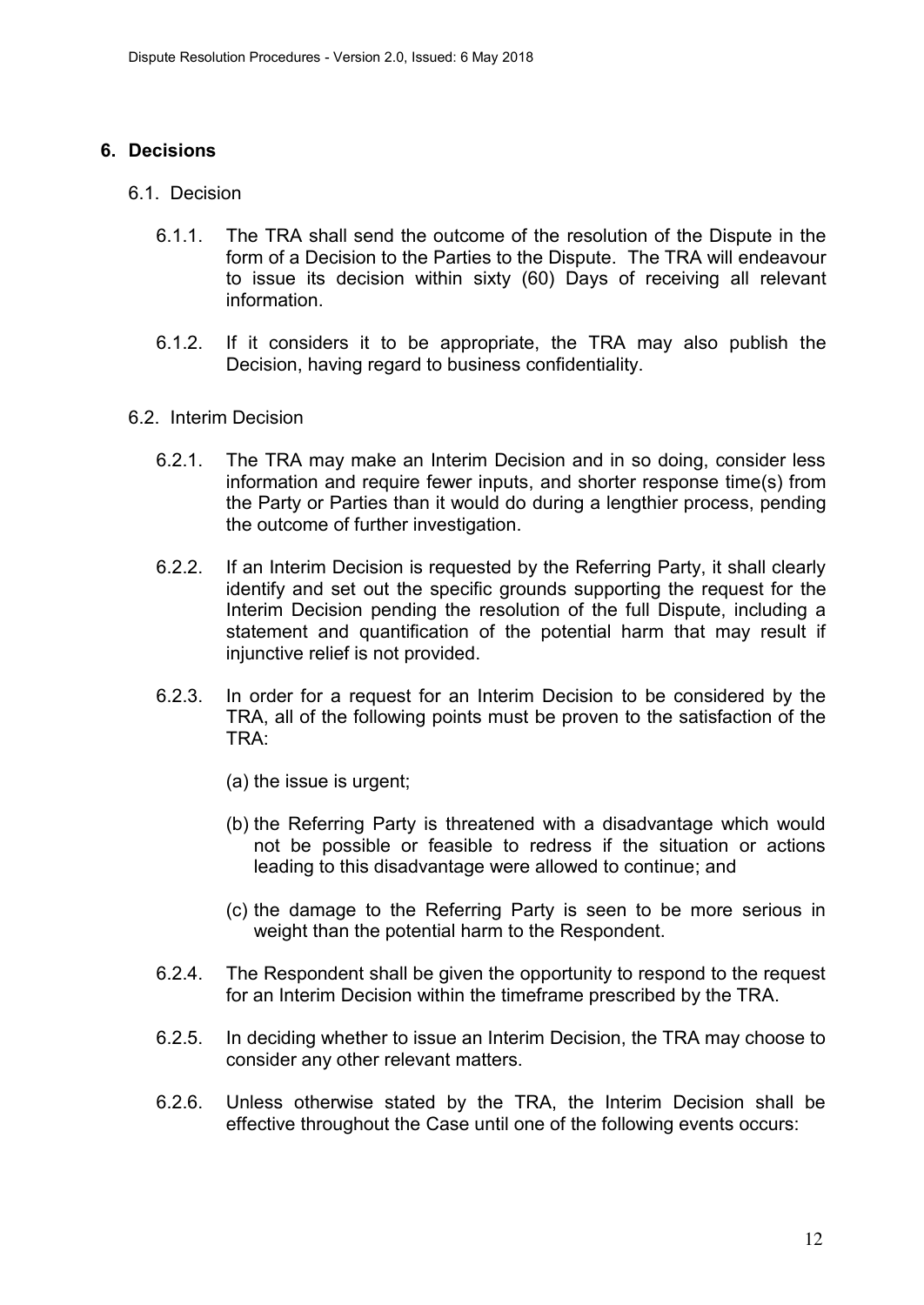- (a) a Decision is made and takes effect;
- (b) the Interim Decision is revoked by the TRA either upon request by either of the Parties or at the TRA's discretion; or
- (c) the request for resolution of the Dispute is settled, withdrawn or terminated under the provisions set out under these Procedures.
- 6.2.7. Any denial by the TRA to grant a request for the provision of an Interim Decision shall be without prejudice to the main request for the resolution of a Dispute filed by the Referring Party.
- 6.3. Petition for Reconsideration and Reviewed Decision
	- 6.3.1. After a Decision or notification of termination of a Case according to Article [6.6](#page-13-0) is rendered by the TRA, either Party may submit a Petition for Reconsideration to the TRA within twenty (20) Days following the date of the Decision. If a Party submits a Petition for Reconsideration, the TRA shall provide a copy of the Petition for Reconsideration to the other Party to the Dispute.
	- 6.3.2. A Party may within twenty (20) Days of being provided with a copy of the Petition for Reconsideration, file its opposition to a Petition for Reconsideration or make submissions in respect of the issues raised in the Petition for Reconsideration. A copy of any such submitted documents shall be provided to the Filing Party by the TRA.
	- 6.3.3. The Petition for Reconsideration shall specify why the request is being made and the Filing Party shall ensure that such Petition for Reconsideration rests on facts and evidence that are sufficient to warrant such a procedure.
	- 6.3.4. The decision on whether to reconsider any Decisions rests solely with the TRA.
	- 6.3.5. Once the TRA has accepted a Petition for Reconsideration and following its review of the Case, the TRA may either maintain its Decision or issue a Reviewed Decision.
	- 6.3.6. The TRA may at its discretion postpone or revise the Effective Date of the Decision pending the Reviewed Decision of the TRA. The postponement or revision of the Effective Date will be communicated in writing to the Parties.
- 6.4. Effective Date of Decisions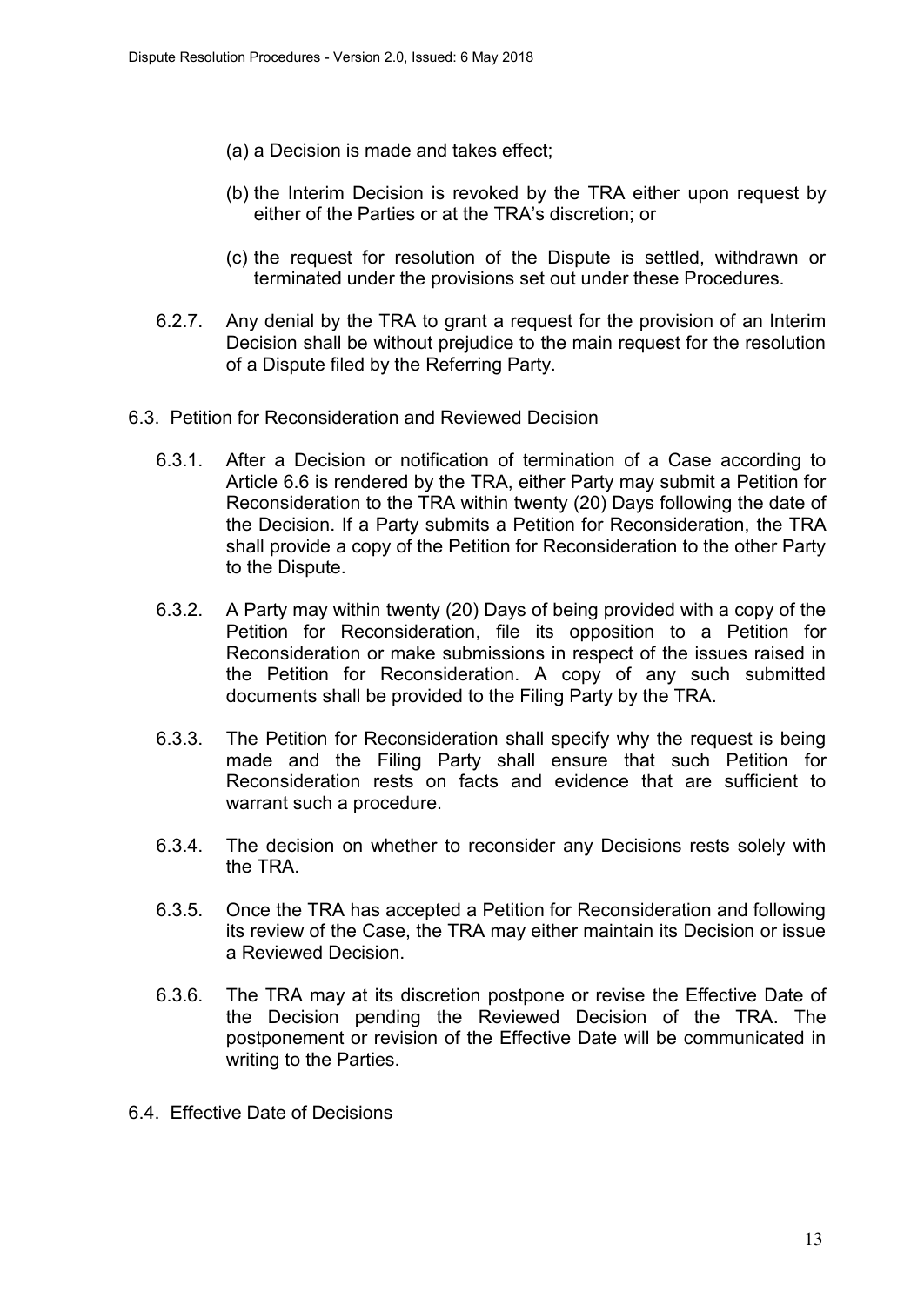- 6.3.7. For all Decisions, including but not limited to procedural and administrative decisions pertaining to Disputes, Interim Decisions, Decisions and Reviewed Decisions:
	- (a) in all cases, the Decision(s) of the TRA has immediate effect and is binding;
	- (b) Decision(s) shall take effect on the day they are communicated in writing to the Parties, unless otherwise stated;
	- (c) the provisions of a Decision may, if expressly stated in the Decision, and at the sole discretion of the TRA, apply Retrospectively; and
	- (d) the issuance of an Interim Decision with or without a Retrospective effect does not exclude the possibility of a Retrospective effective date in the Decision.
- 6.5. Withdrawing a Filing before a Decision
	- 6.5.1 Subject to the consent of the TRA, the Referring Party may, after a case has been accepted, withdraw its Filing in whole or in part at any time before the TRA makes a Decision.
	- 6.5.2 A Notice of Withdrawal must be made in writing to the TRA and copied to the Respondent. A withdrawal will take effect, only if and when, it is accepted in writing by the TRA. The TRA shall communicate its acceptance of the Withdrawal to both Parties.
- <span id="page-13-0"></span>6.6. Terminating a Case before a Decision
	- 6.6.1. The TRA may terminate a Dispute Resolution Case at any time without making a Decision, if it is satisfied that:
		- (a) the referral of the Dispute was vexatious;
		- (b) the subject matter of the Dispute is trivial, misconceived, lacking in substance or no longer relevant;
		- (c) the Referring Party has not engaged in negotiations in Good Faith; or
		- (d) the matter is best resolved by means other than the Dispute Resolution Procedures.
	- 6.6.2. The TRA shall notify both Parties of its decision to terminate and give the grounds of its Termination.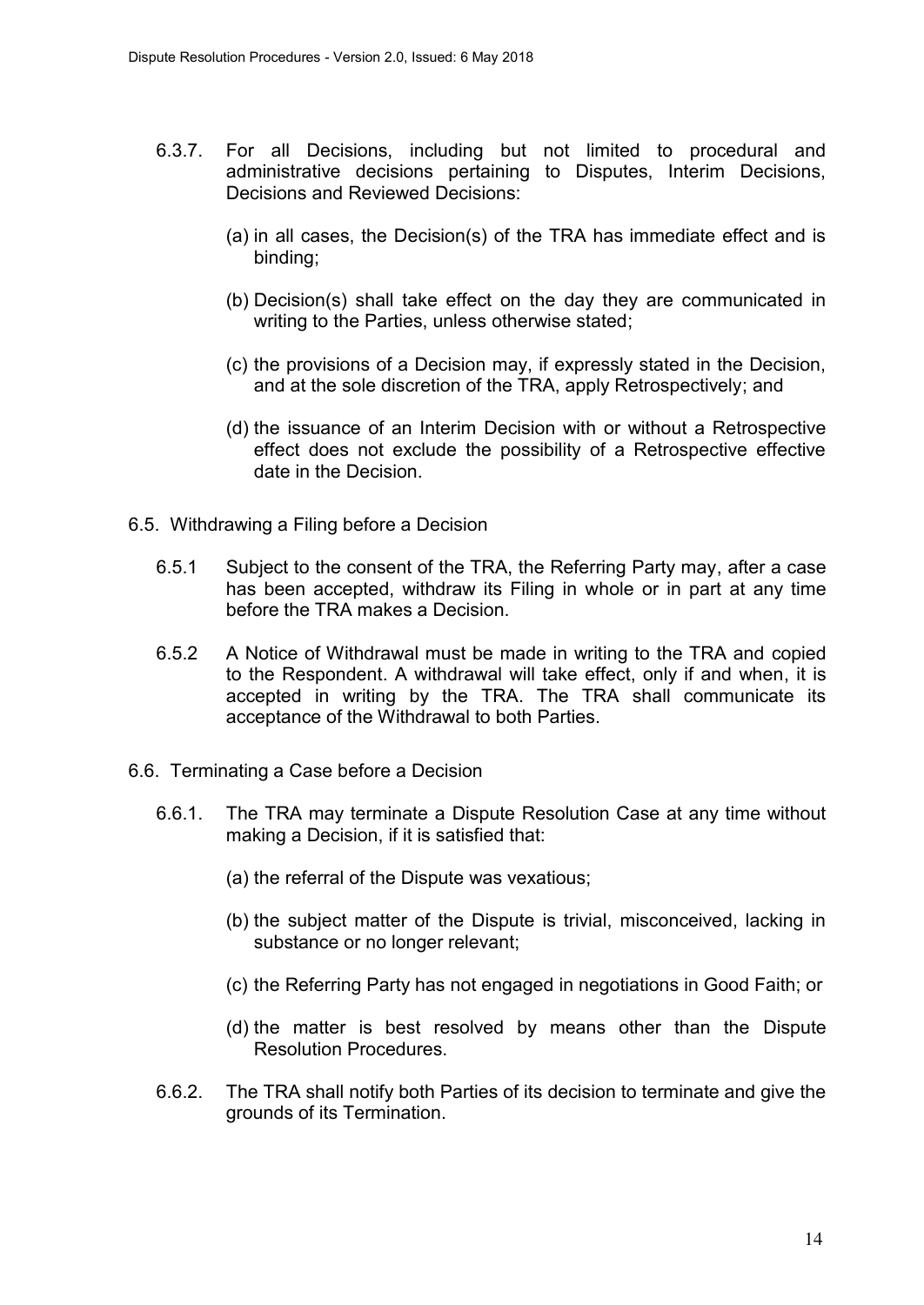## <span id="page-14-0"></span>**7. Confidentiality**

- 7.1. When submitting a Filing to the TRA any confidential or commercially sensitive information shall be clearly marked as set out in Article [4.4.3.](#page-7-0)
- 7.2. Prior to the exchange of submissions, the TRA will review the confidential information marked in the documents provided by the Submitting Party in accordance with Article [4.4.3.](#page-7-0) and either:
	- i. accept the information as confidential and proceed to exchange the redacted PDF version of the submission; or
	- ii. return the submission: for amendment to the Submitting Party, with a clear indication of the sections that the TRA considers as nonconfidential and should not be Redacted and the reasons for the decision. The TRA will exchange the Redacted PDF version of the submission upon receipt of the amended version of the document from the Submitting Party.
- 7.3. A Party wishing the disclosure of a document or portions of a document which has been accepted as confidential or commercially sensitive by the TRA may file with the TRA:
	- 7.3.1. a request for such disclosure setting out the reasons justifying the need for such disclosure; and
	- 7.3.2. any material in support of the reasons for the disclosure
- 7.4. The TRA shall decide if the information qualifies as confidential or commercially sensitive and may, request the Party requesting the Redaction of confidential text to provide a summary of the Redacted confidential text of the submission to enable the other Party to respond.

#### <span id="page-14-1"></span>**8. Behaviour of the Parties during the Dispute Resolution Procedures**

- 8.1. During the Dispute Resolution Procedures, all Parties shall:
	- 8.1.1. act in a responsible manner that enables resolution of the Dispute within the shortest time possible; and
	- 8.1.2. provide upon request any additional information or documents as may be required by the TRA, ensuring that the information provided is accurate and complete and furnished in a timely manner.
- 8.2. During the Dispute Resolution Proceedings, any communications to the TRA by the Parties, whether substantive, procedural, oral or written, on any matter, which is at the time under referral to the TRA, shall be made solely in accordance with these Procedures. Any communication on any such matter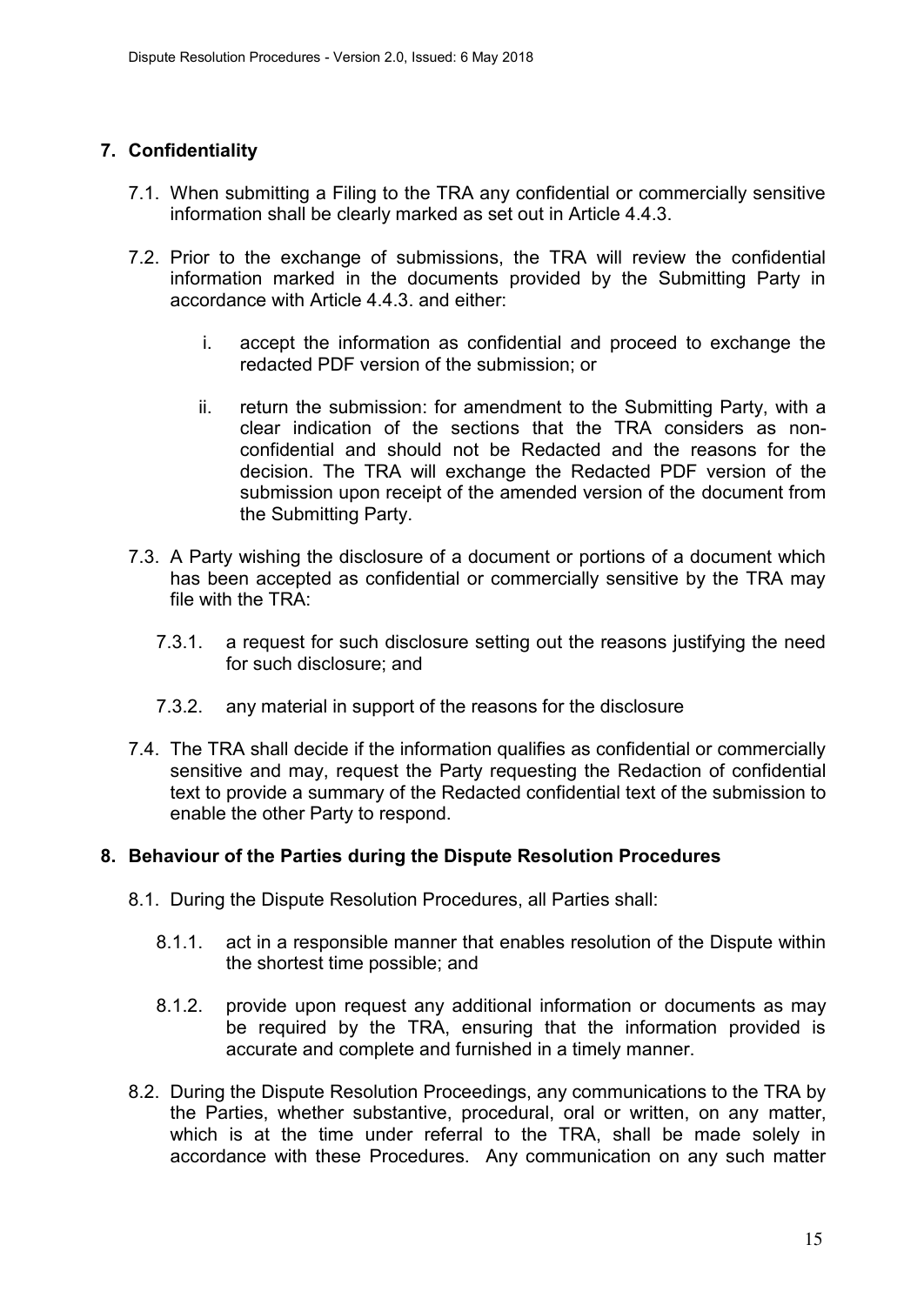reaching the TRA other than in accordance with these Procedures shall be promptly disclosed by the TRA to the other Party concerned unless the TRA in its discretion determines that non-disclosure would not prejudice such other Party. Furthermore, such communication shall be ignored by the TRA when arriving at any Decision to be rendered by it on such referral.

8.3. Each Party shall continue to fulfil its lawful and regulatory obligations during the pendency of a Dispute pursuant to these Procedures and shall be obligated to continue negotiations in relation to those matters that are not in dispute between the Parties and meet all other obligations under the agreement and Regulatory Framework, as applicable. This includes negotiations or obligations related to the disputed issues but not within the scope of the Direct Filing.

#### <span id="page-15-0"></span>**9. Language**

At the discretion of the TRA, the language of the submissions of the Filings may be either English or Arabic.

#### <span id="page-15-1"></span>**10. Effective date**

These Procedures shall be effective from the date of issuance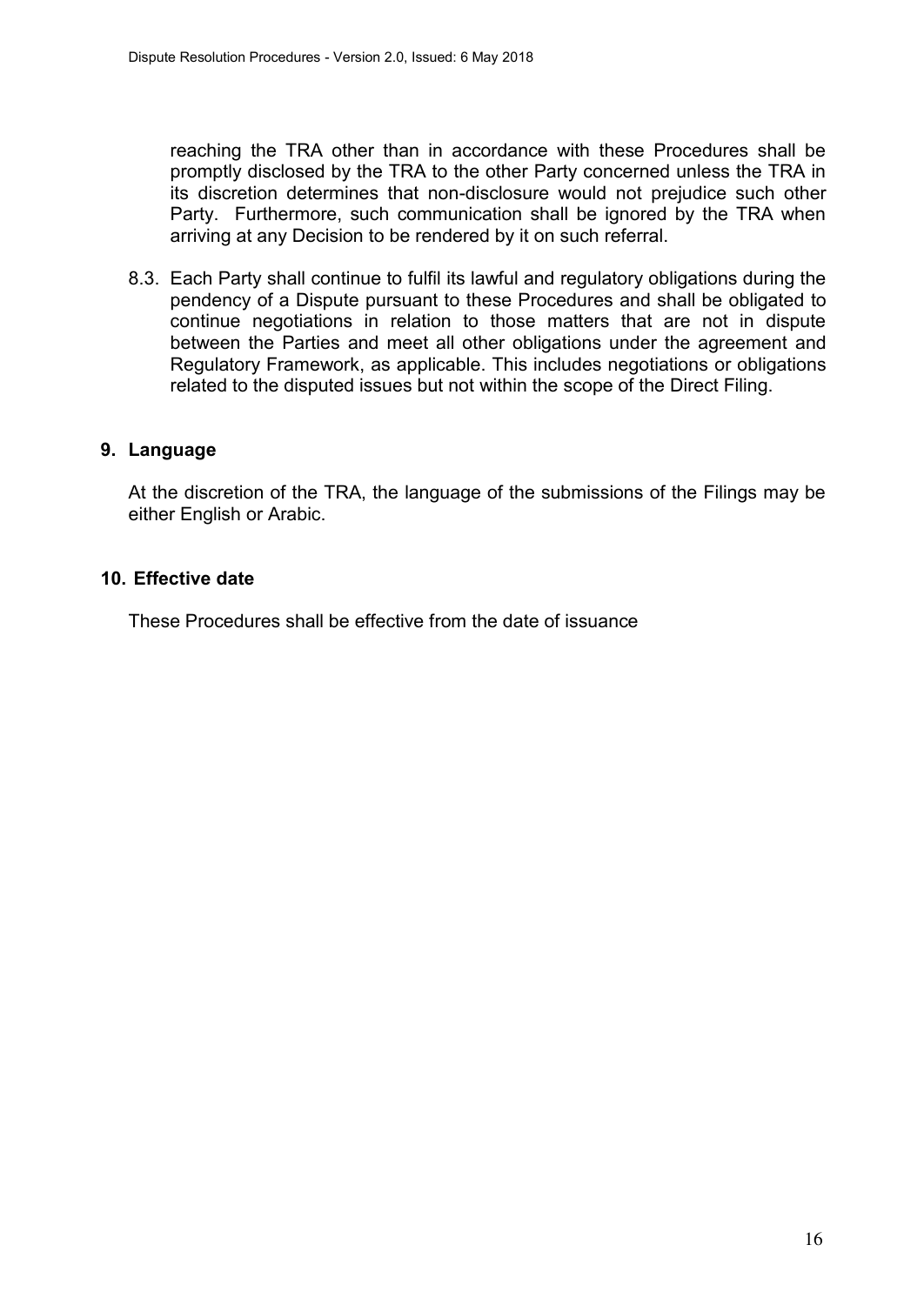## **ANNEX 1 – Format for Direct Filing Submission**

#### <span id="page-16-1"></span><span id="page-16-0"></span>**I. Submission Requirements**

A request for resolution of a Dispute shall be submitted to:

#### Telecommunications Regulatory Authority C/o Director General P O Box 26662 Abu Dhabi, United Arab Emirates Tel: +971 2 6212222 Fax +971 2 6212227 E-mail address; RAD@TRA.gov.ae

The Direct Filing shall be submitted to the TRA both electronically and in two paper copies, including annexes or attachments, of the full text and the Redacted text according to these procedures.

Section II following sets out the minimum required format for the Direct Filing, with additional italic notes to describe what information shall be contained in the various sections of the Filing.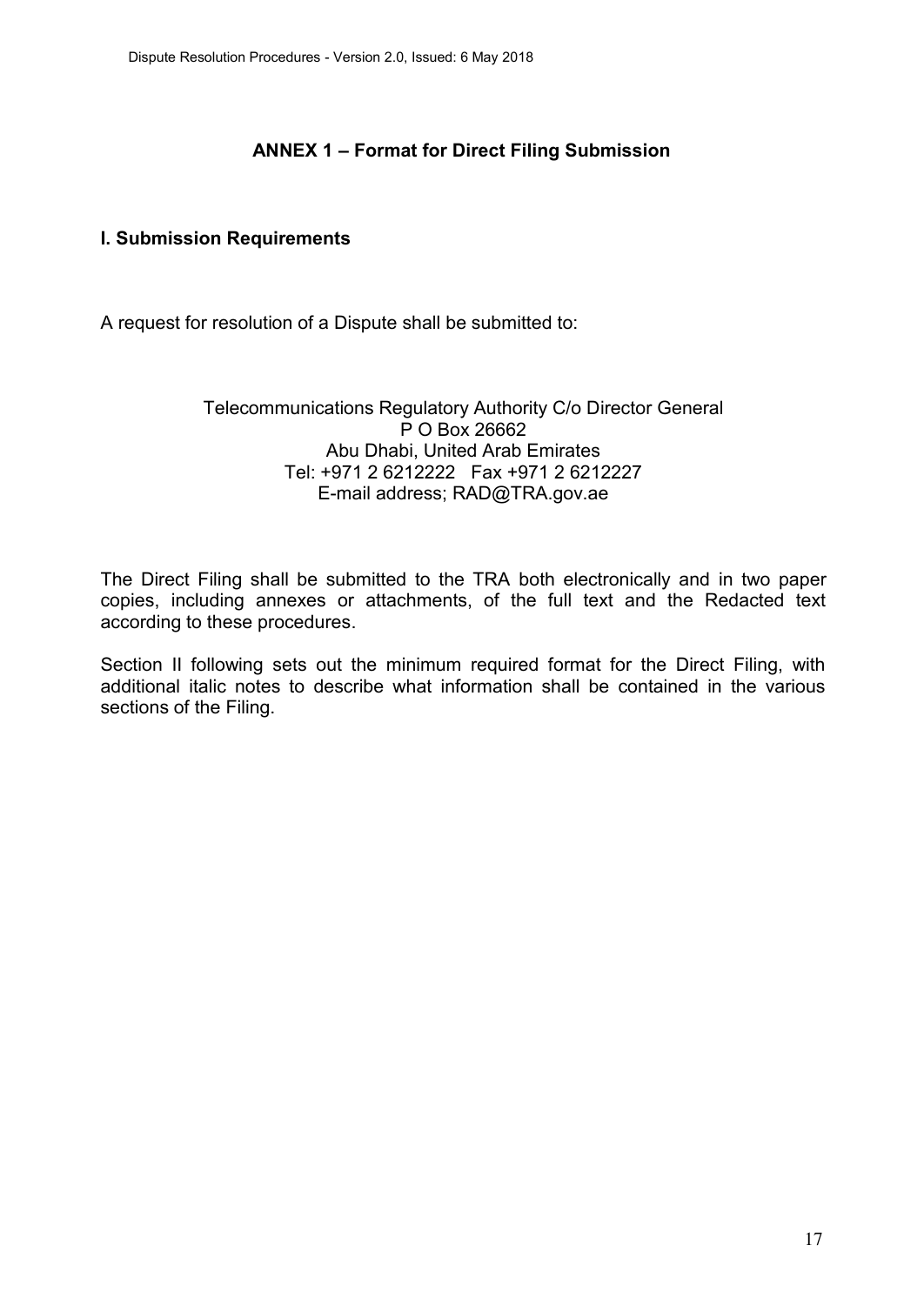## <span id="page-17-0"></span>**II. Presentation and Content of the Direct Filing**

#### **Request for a Dispute Resolution In the Matter of a Dispute**

#### **Between**

<*Name of Referring Party>* of *<Address of Referring Party*> Contact: <*Name and Position of contact*> Tel: <*contact's phone number*>; Fax: <*contact's fax number*>; Email: <*contact's email address*>

#### **And**

<*Name of Other Party*> of <*Address of Other Party*> Contact: <*Name and Position of contact – if known*> Tel: <*contact's phone number– if known* >; Fax: <*contact's fax number– if known*>; Email: <*contact's email address– if known*>

<*Name of Referring Party*> hereby requests the intervention of the TRA to resolve a Dispute between the two above referenced Parties.

#### **Requests**

The Referring Party requests the TRA to issue measures whereby:

- 1. The TRA orders --------------------.
- 2. The TRA orders --------------------.
- 3. The TRA orders interim relief for request number two (2) above.
- 4. If the TRA does not order one or more of the above requests, then the TRA shall order whatever other measures it considers appropriate.

#### **Table of Contents**

<*Insert comprehensive and numbered table of contents, including reference to Annexes. The Referring Party's Filing and the Annexes shall have a page number on each page and the table of contents shall reflect the pages at which each heading can be found.*>

#### **Section A – Summary of the Dispute**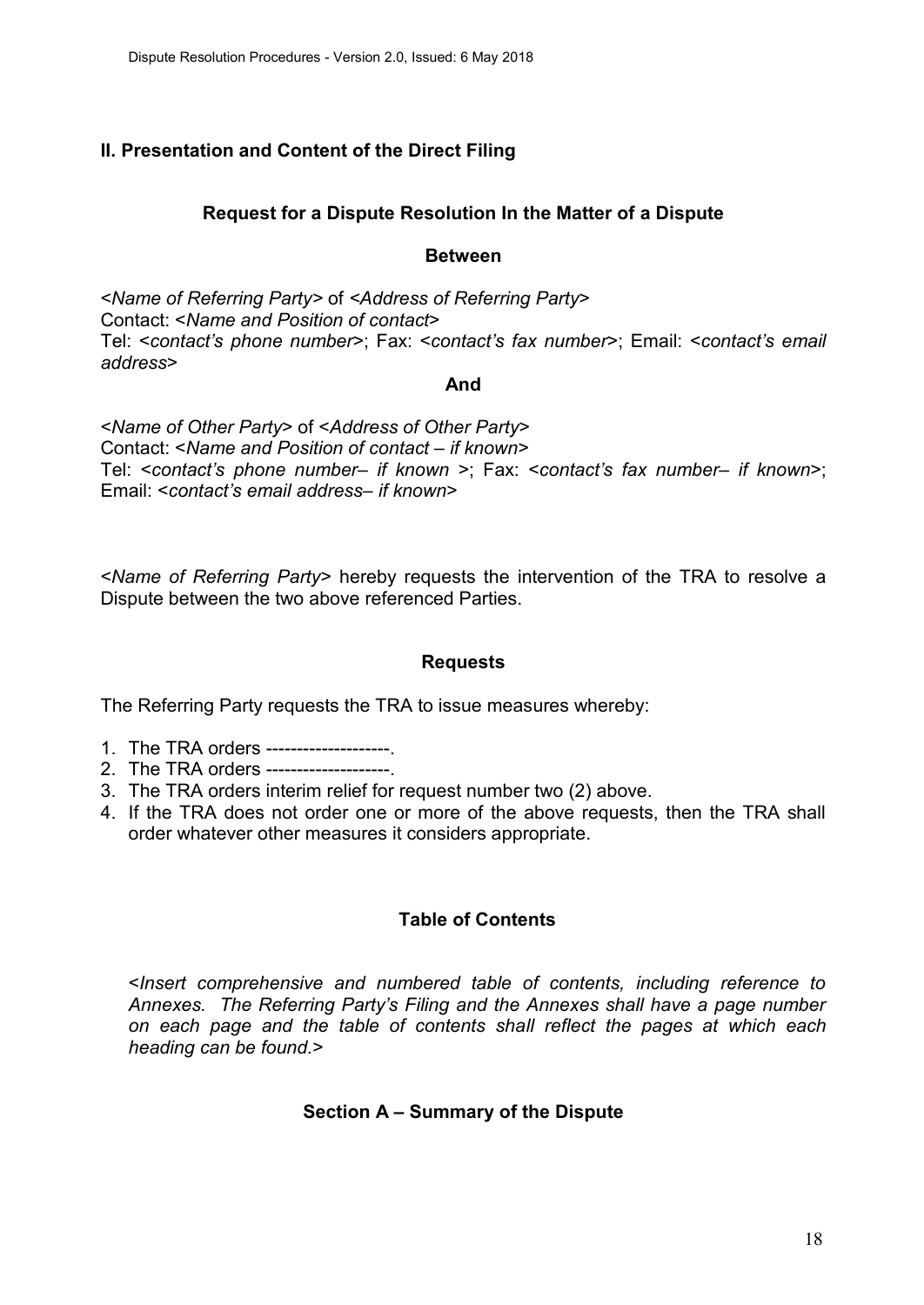< *A summary of the Dispute, usually not longer than two A4 pages*>

#### **Section B – Fulfillment of Conditions to File a Direct Filing**

<*This Section shall demonstrate that the Referring Party has fulfilled all the conditions set out in the Dispute Resolution Procedures to request a Decision by the TRA. This notably relates to the requirements concerning the negotiation period, underpinned by a Negotiation Notification and any other relevant elements.*>

#### **Section C – Overview of the Dispute, Requests and Justification**

#### C.1. History of Negotiations

<*This Section shall include:* 

- *1. A description of any negotiations which have taken place between the Parties; or, in the event that a Party has refused to enter into negotiations, evidence to demonstrate the reasonable steps taken to engage the other Party in productive negotiations.*
- *2. Details of the steps taken to resolve all of the issues which are in Dispute.*
- *3. An explanation of why an agreement could not be reached.*
- *4. Relevant documentary evidence of negotiations, covering the period of negotiation, including dates of negotiation meetings and minutes, other related correspondence, notes of telephone calls and a chronological summary of the events.*
- *5. Details of any options or proposed solutions put forward by any Party during negotiations, including what, if anything, was accepted, what was rejected and why>*

C.2. Issues Agreed during Negotiation and Not in Dispute

<*The Referring Party shall clearly set out which issues have been resolved during the negotiating process*>

C.3. Detailed Overview of Issues in Dispute and Requested Requests

<*This Section shall comprise a full statement of the scope of the Dispute and must be consistent with the list of Requests requested from the TRA.*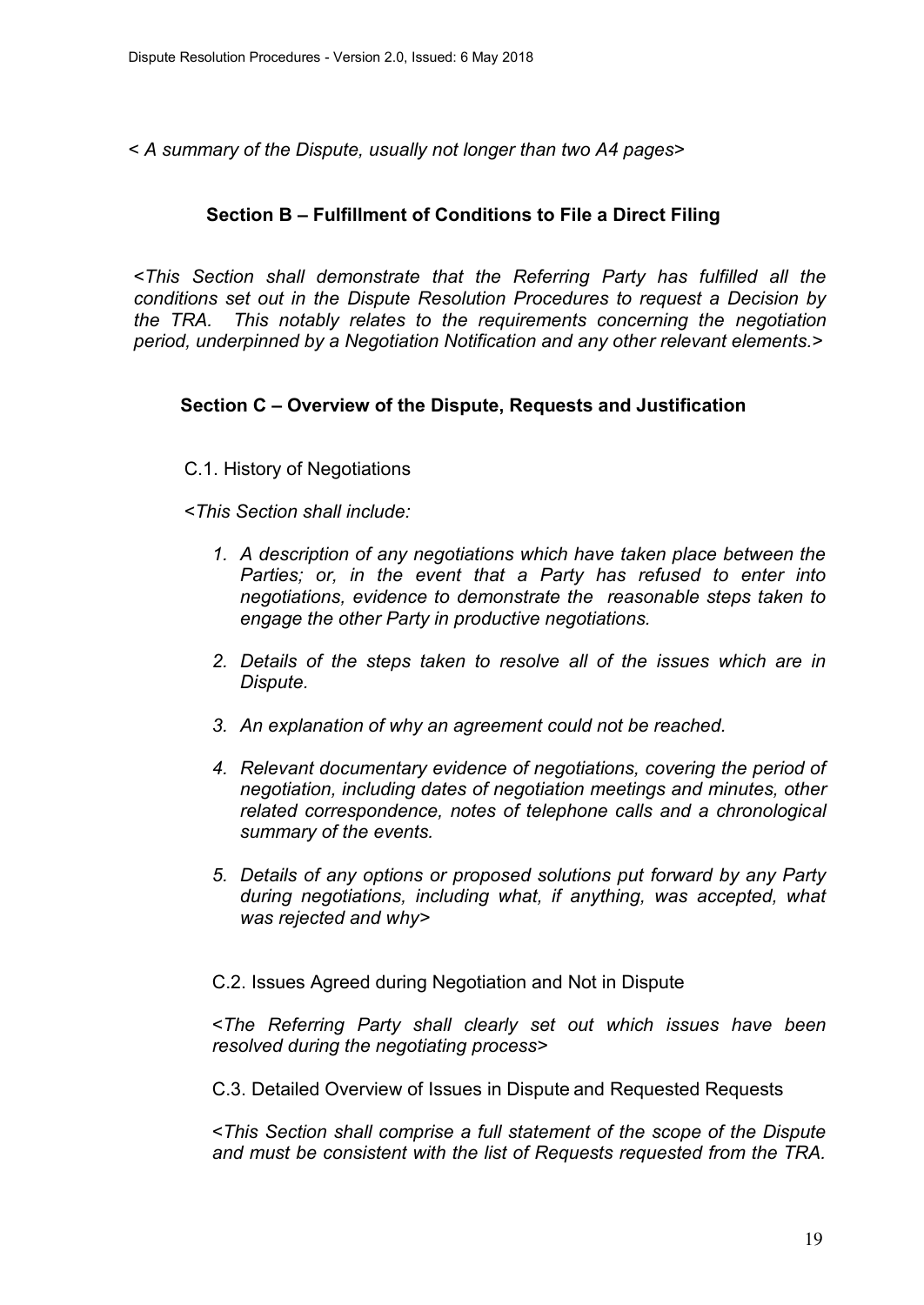*It shall thus notably identify clearly the following for each issue in Dispute:*>

C.3.1. Issue A : <*name describing the first issue in Dispute*>

- (a) Description
- < *A detailed explanation of the unresolved matter*>
- (b) Position of Referring Party

< The Party's *position concerning the unresolved matter(s), including evidence to support this position*>

(c) Damage to Referring Party

<*Detailed description of actual or potential damage in case the issue in Dispute is not solved. This shall, if appropriate, also include full details of the relevant products or services affected by the Dispute.* 

(d) Detailed Requests and Justification

<*Details of the way in which the Referring Party wishes to have the Dispute resolved (i.e. the Requests imposed on the other Party), including an explanation as to why the TRA should reach this outcome, for example: full details, including an accurate technical description of a requested product or service; or the setting of a charge at a particular level including justification for this level. It may be prudent to include alternative petitions in case the TRA does not decide in favor of primary petitions*>

*<In the event the Referring Party is requesting Interim Decisions from the TRA, such Requests shall be stated as set out below and comply with the requirements of the Dispute Resolution Procedures>.* 

<*As many headings as there are Issues in Dispute shall be included, each time subdividing the heading as set out above*>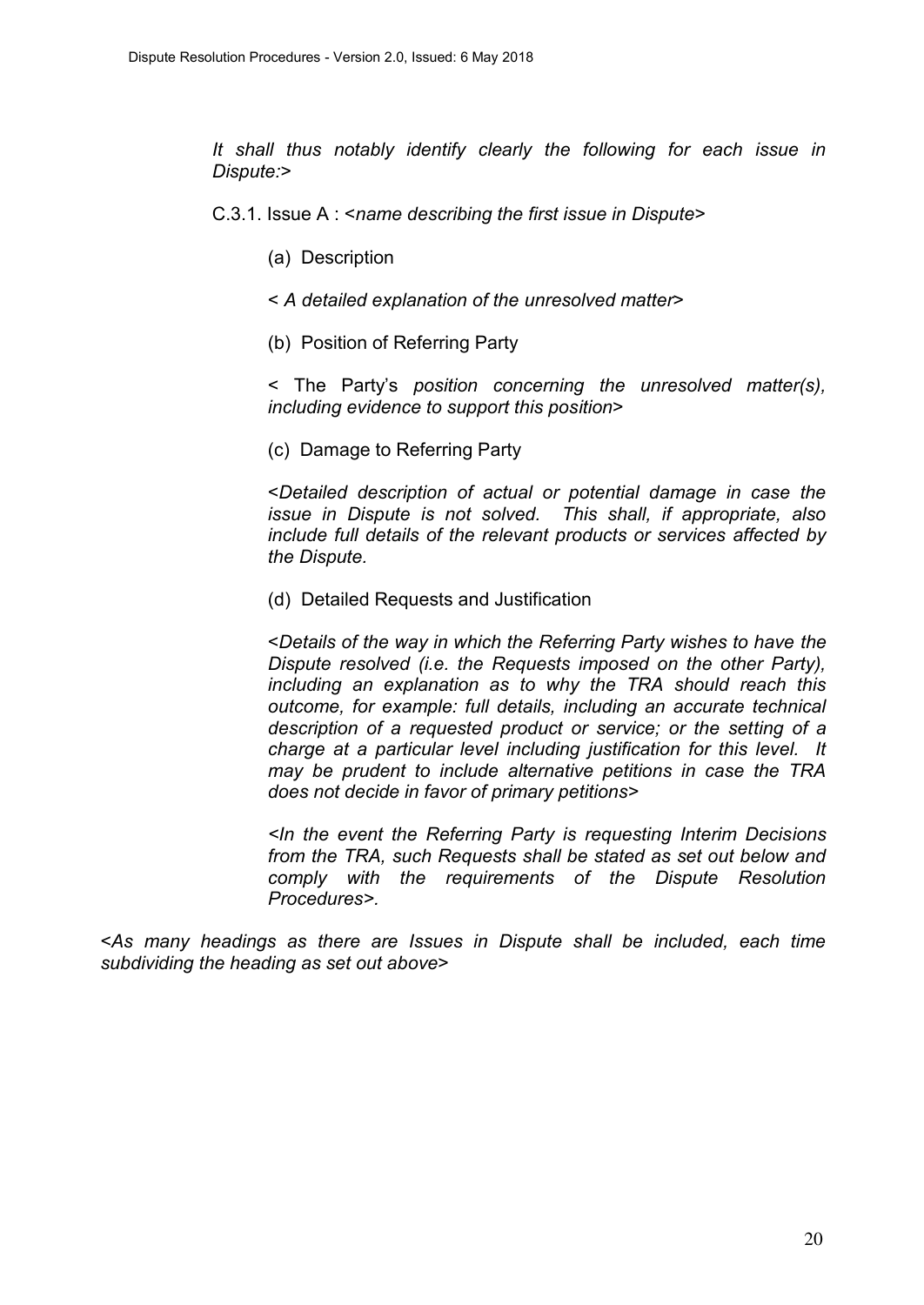## C.4 Request for Interim Decisions

 *<In the event the Referring Party is requesting Interim Decisions from the TRA, such Requests shall clearly identify and set forth the specific grounds supporting the request for interim relief pending the resolution of the Dispute, including a statement of the potential harm that may result if interim relief is not provided. In addition to rationale and evidence to support the Request for an Interim Decision, the Referring Party must prove all of the following conditions:* 

- *1. That the issue is urgent, and*
- *2. that the Referring Party is threatened with a disadvantage which would be either not possible or feasible to redress if the situation or actions leading to this disadvantage were allowed to continue, and*
- 3. *that the damage to the Referring Party is seen to be more serious in weight than the potential harm to the Respondent*>

## **Section D – Legal Basis of the Dispute**

<*This Section shall set out the legal grounds the Direct Filing rests on.* 

*It shall include, possibly in the form of Annexes, if appropriate, a copy of the relevant version of the contract, Regulatory Framework or other instruments, clearly identifying the relevant clauses and the reasons supporting the Party's Position in the Dispute*>

## **Section E – Justification for Request to Introduce a Redacted Version of the Filing**

<*This Section must indicate why a separate Redacted version was submitted, i.e. the Referring Party must justify why each of the noted elements of its submission are confidential or commercially sensitive and to be withheld from the other Party and the public domain, if applicable. The TRA will determine the appropriateness of treating each element as confidential. Blanket statements covering entire documents, for example, will not be accepted*>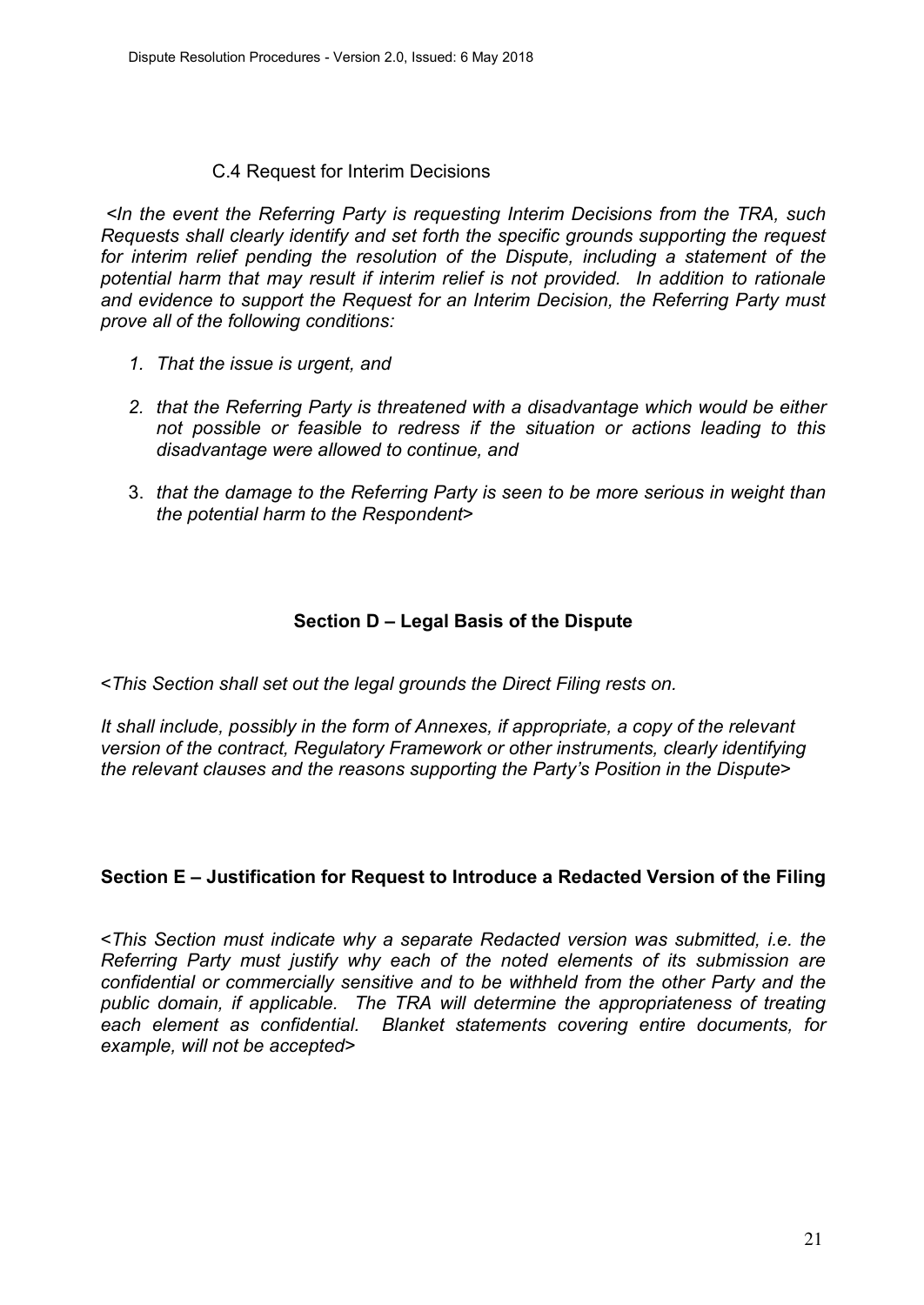#### **Section F – Declaration by an Officer of the Company**

<*Before making this submission to the TRA, a person within the company making the Filing who is so entrusted, shall sign the following statement:>*

To the best of my knowledge and belief, [company name] has used its best efforts to resolve this Dispute through good faith negotiation. Furthermore, the information contained herein is, to the best of my knowledge and belief, complete and accurate.

Signed: Position in the Company: Date: